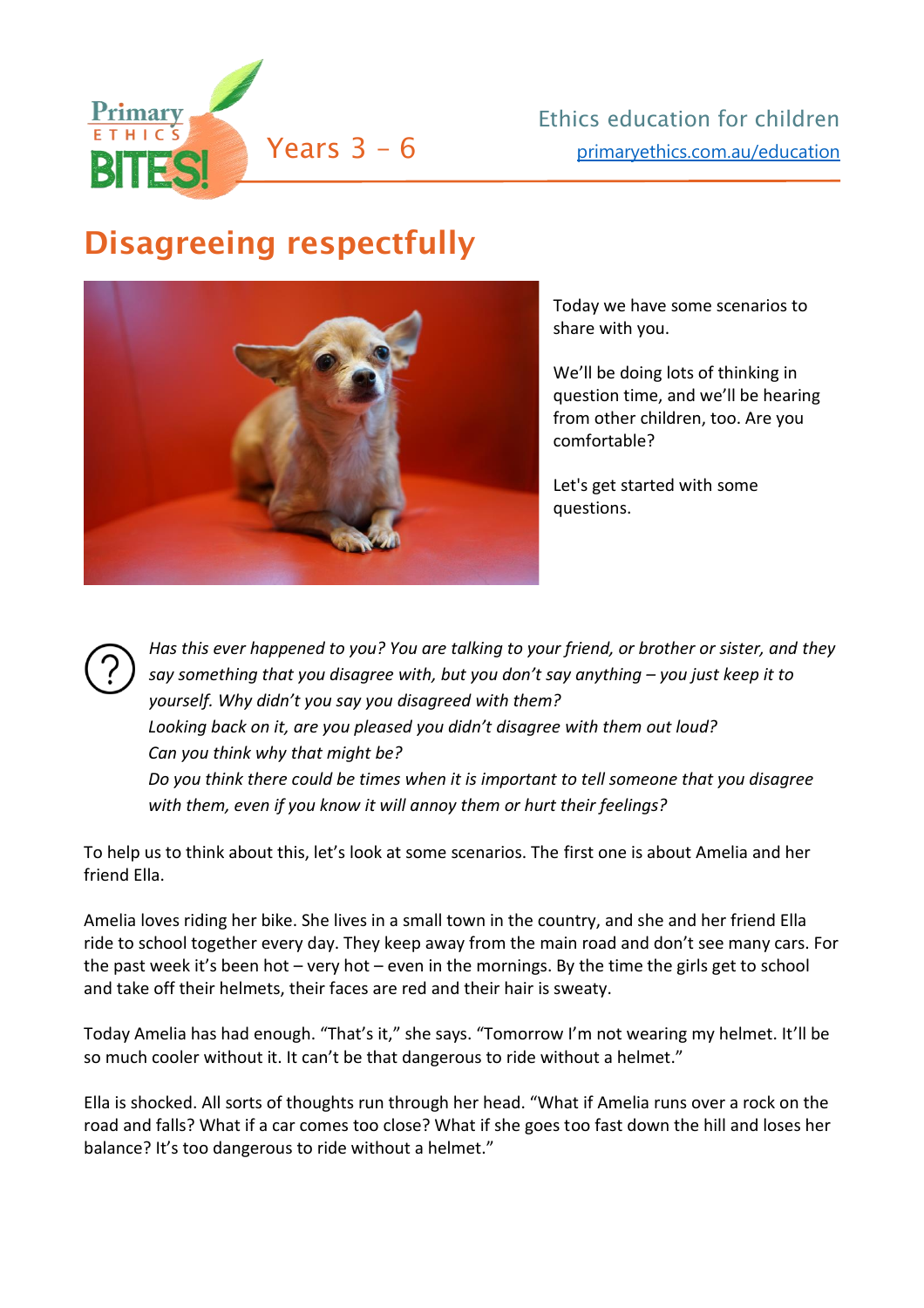

But then she thinks, "I'd better not say anything. I should let Amelia make up her own mind." And so, Ella keeps her thoughts to herself.



*Ella doesn't agree with what Amelia says about not wearing her helmet because it is too dangerous.* 

*Why do you think Ella doesn't tell Amelia what she thinks? Would you do the same as Ella or would you do something else?*

Let's hear from some other children.



**Mac:** Ella thinks it's way too dangerous not to wear a helmet but I think she doesn't want to tell her friend what to do because that would be being bossy.

**Sragvee:** I think that Ella's right, Amelia should make up her own mind, if she hurts herself it's her own fault.

**Spike:** I think I would say to Amelia: "Yeah, right, as if you'd do that!" – that's not being bossy.



*What do you think? If no one tells you that what you are saying or doing is incorrect - that you are making a mistake – will you go on believing this?*

Here's another scenario.

All summer holidays, Jake has been learning how to ride a skateboard. His parents gave him the skateboard for his birthday, just before the end of school for the year. They gave him a helmet and kneepads too and made him promise to always wear them.

Now Jake's pretty good. He can do jumps and turns, but the thing he likes most of all is going downhill fast.

Nat is Jake's friend. Nat has a skateboard too, but he's not as good as Jake. And he's scared of going too fast.

Right now, Jake is telling Nat about a hill he has just discovered close to the skate park where the boys ride their boards.

"It's steep and it'd be such a good ride," says Jake. "There's just one problem though – no footpath."

"Well then, you can't do it. You know you can't skate on the road," replies Nat.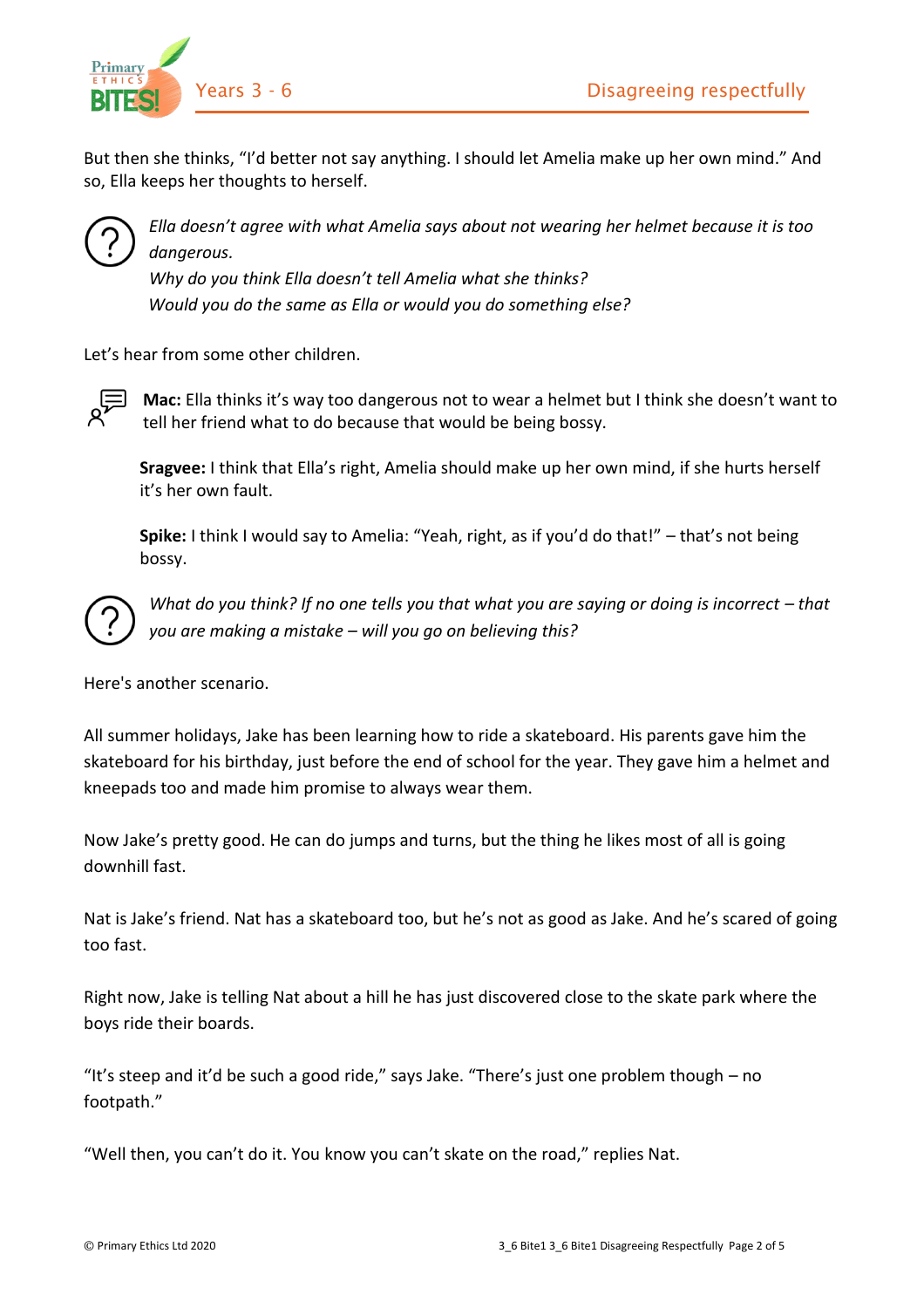

*What do you think: Is Nat right? Or is it OK to skate on the road?*

Let's see what Jake thinks.

"I think it might be OK. I don't think the road's very busy." says Jake.

"I can't believe you're saying this Jake. Skating on the road is totally dangerous," Nat says.

"Well, I'm going to give it a try," says Jake.

"What? You're crazy! You're an idiot! You're mad! I've had it with you!" And with that said, Nat runs off.

Here are some questions and ideas for you to think about, and you'll hear from some other children as well.



*Nat tells Jake that skating on the road is "totally dangerous". Do you think Nat should have kept his opinion to himself? When Nat yelled at Jake, and called him 'crazy', an 'idiot' and 'mad', was that OK?*

Let's hear what other children think about this.



**Sragvee:** Yes, I agree it's OK, because Jake is all those things – crazy, an idiot and mad – and more. He's only thinking about having fun!



*Do you think that yelling at Jake and calling him names would have changed Jake's mind?* 



**Mac:** It depends – maybe they call each other names like that in fun, so it wouldn't change his mind.

 **Sragvee:** But Nat runs off and leaves Jake, so I think Nat must be *really serious* and so it might change his friend's mind.



*Is it possible that yelling at Jake could make him more determined to prove that he could do it?*



**Ellie:** It might… just to prove the point.



*Some people might say that Nat was being disrespectful to Jake when he disagreed with him, yelling at him and calling him an idiot. What do you think? If you were Nat, what would you say to try to change Jake's mind? Is what you would say being respectful of Jake?*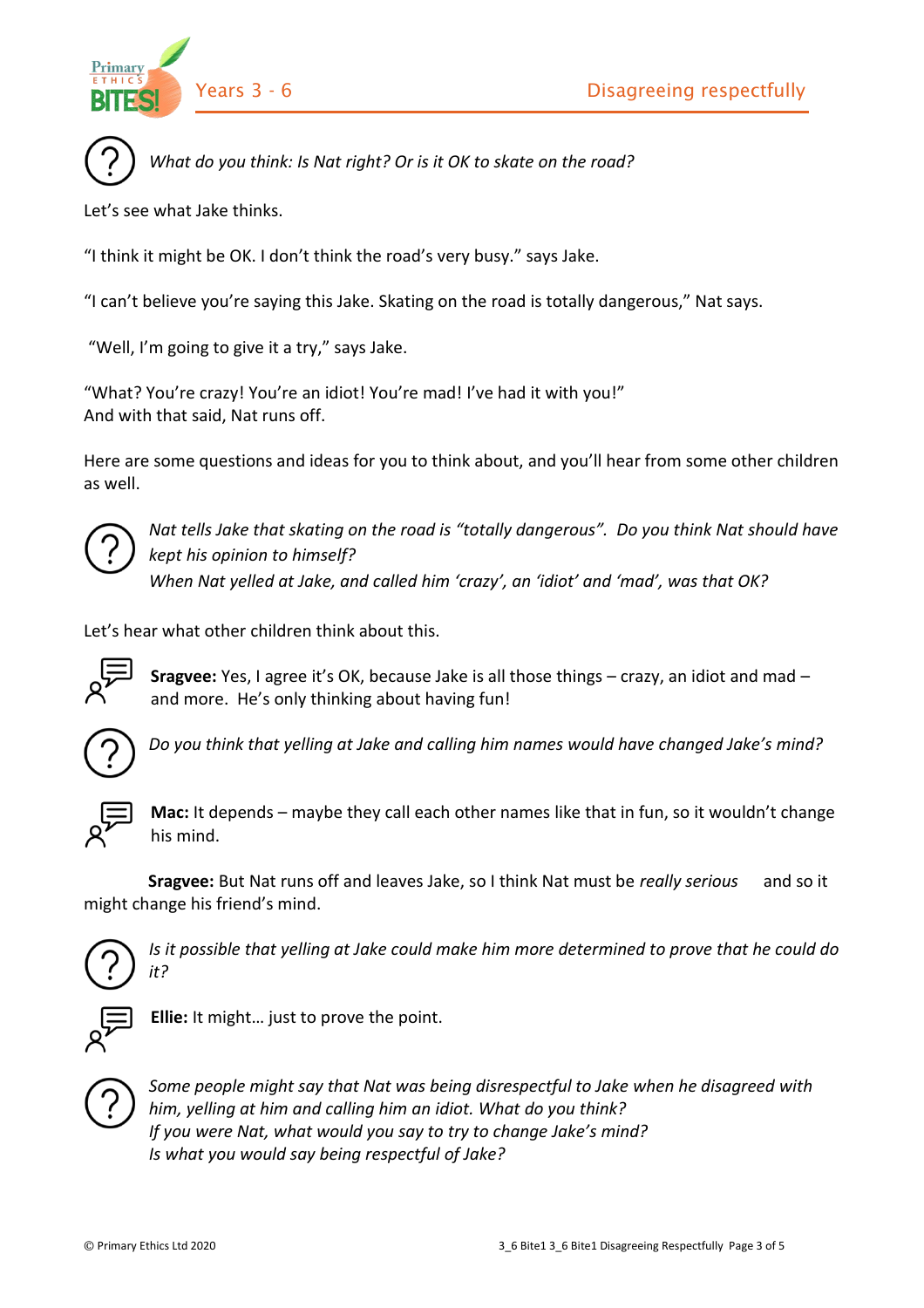

This is the last scenario for you to think about – it's about two friends, Nala and Hannah.

By the way … there's talk of a dog in this scenario, a Chihuahua (you say it like Chee-wah-wah) – this is a very small breed of dog about the size of kitten that could sit comfortably in your lap or fit in a backpack!

Here's the story: For as long as she can remember, Nala has wanted a dog. But each time she asks her dad, he says the same thing: "You can have a dog once you're old enough to look after it yourself."

In two weeks, it will be Nala's birthday. She will be eight. And this morning at breakfast, her dad said, "Nala, I've made a decision. This birthday we will get you a dog."

Nala couldn't believe it. 'Thanks … thanks Dad!' she said and gave him a big hug. And then she ran off because she felt like crying. She didn't know why.

Now Nala is on her way to school. She can't wait to tell Hannah. She and Hannah have been friends since kindergarten. Hannah loves dogs too.

She runs straight to the seat where she and Hannah meet every morning.

"You won't believe this, Hannah," Nala says. "I'm getting a dog for my birthday!"

Hannah is really happy too. "That's fantastic!" she says. "What kind of dog do you want? Do you get to choose?"

"I hope so," Nala says, "because I really want a Chihuahua."

"Oh no!' says Hannah, "don't get one of those."

"Why not?" says Nala. "I think they're the cutest little dogs, I'll be able to carry her and take her anywhere."

"Just trust me," says Hannah. "They're useless. Get something else."

And now, I have some questions for you to think about…



*What do you think – is it okay for Hannah to tell Nala she shouldn't get a Chihuahua?*

Let's listen to what some other children have said.



**Spike:** I think it is OK for Hannah to say what she thinks, because they have been friends for a long time, so they probably know each other really well. Also, it says in the scenario that Hannah is really happy that her friend is getting a dog.

 **Ellie:** But when Hannah says that, I bet Nala felt pretty awful!